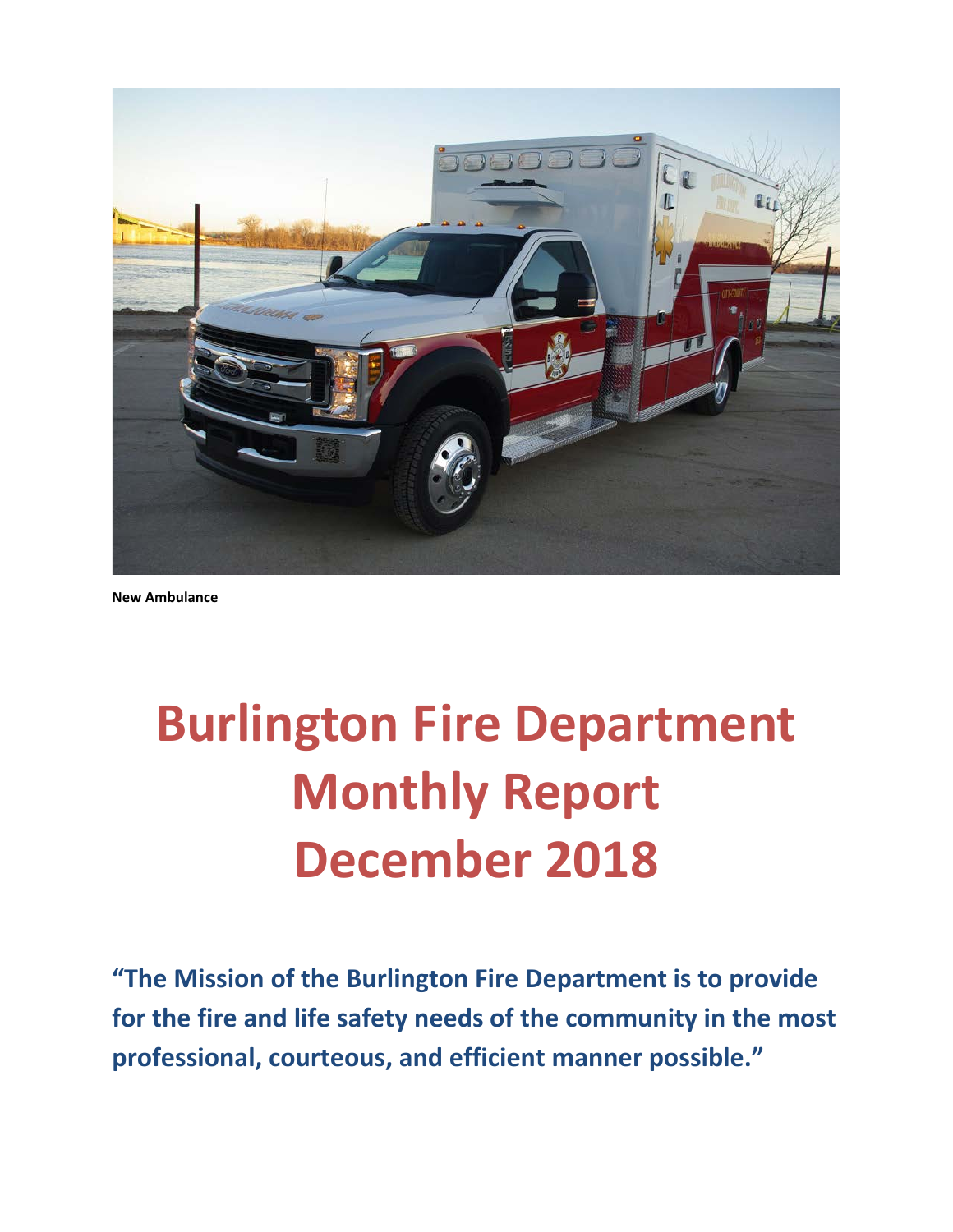### **Operations**

The Burlington Fire Department responded to 430 calls for service in December including with 325 in the city limits of Burlington. 363 calls were EMS related. 264 patients were transported to Great River Medical Center and 19 patients were transported to other destinations. 40% of the calls were overlapping. The average response time for all emergency calls was 6 minutes and 32 seconds.



**"Heat" Map (December 2018)**



**Major Incident Types (December 2018)**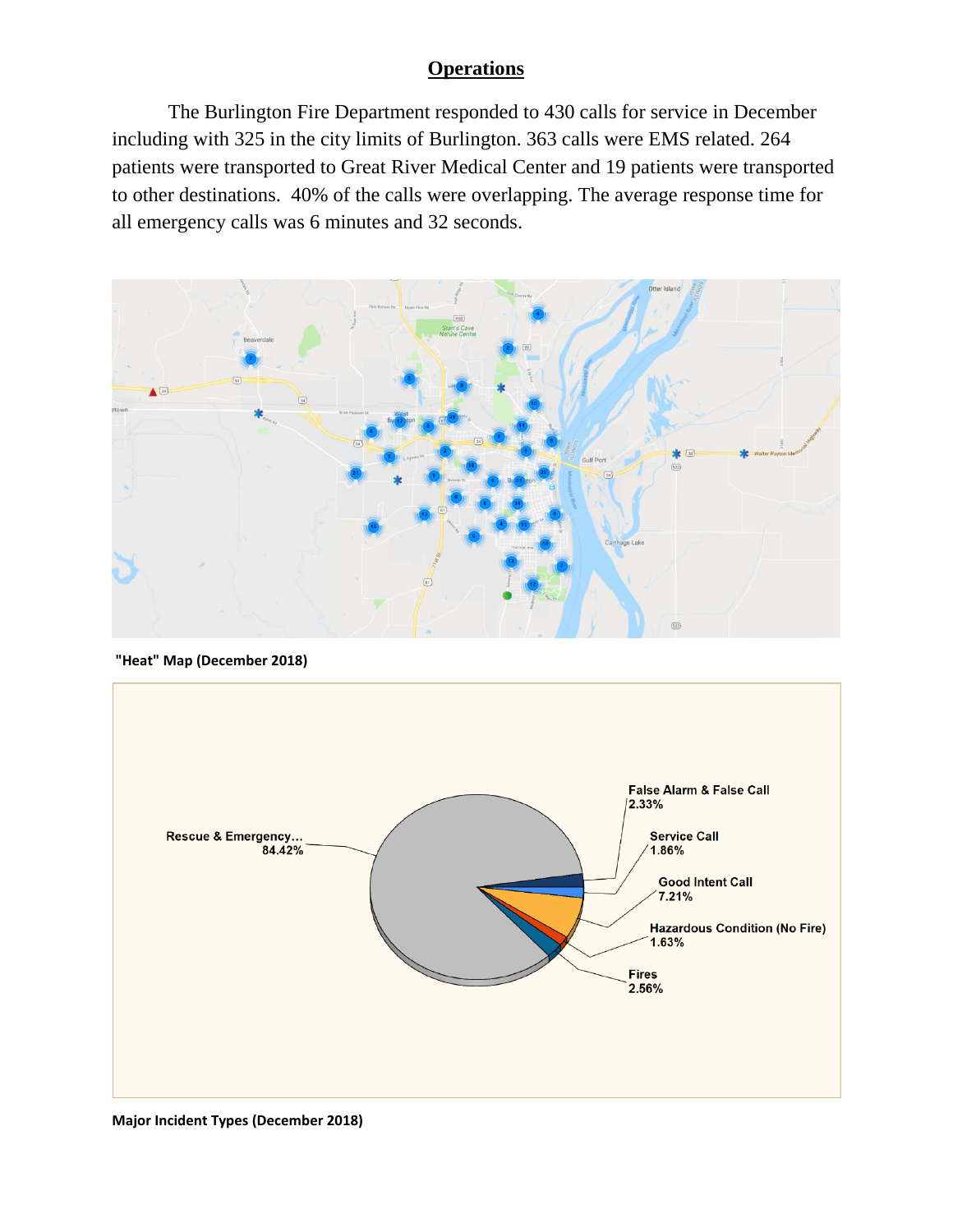The employees of Van Meter Inc., 2515 Mt. Pleasant Street, donated \$3000 to the Burlington Fire Department to help offset costs related to supporting 8 families with children during the holidays. Some of the presents were delivered by fire engines, firefighters, and Santa.

Crews also spent a great deal of time during the holidays helping the Hamilton-Walter Marine Corps League detachment with Toys for Tots activities including loading and unloading toys, setup and teardown.



**Van Meter Christmas Family Donation**

We received our new Lifeline ambulance on December 17th. Crews spent a few days training on its operation including the Stryker Power-Load system. This new system will allow the crews to load a patient (up to 700lbs) into the ambulance with little physical exertion. As the number of EMS calls continues to climb, it becomes increasingly important to limit the number of times crews must lift the patients into the ambulance using only brute strength.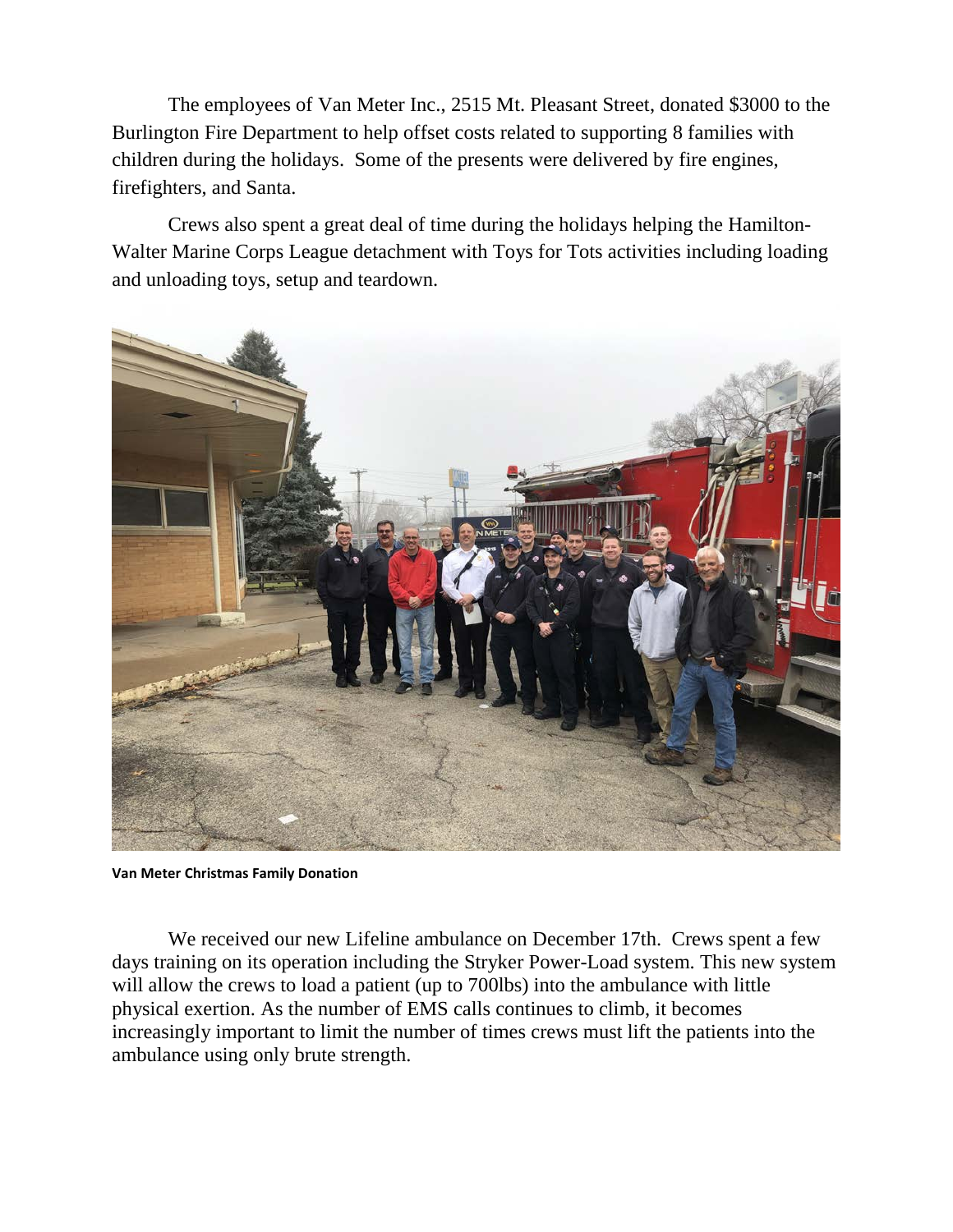### **Fire Prevention**

Crews installed 18 smoke alarms and 5 carbon monoxide alarms in December. These alarms will protect 13 adults and 1 child in Burlington. Along with installing alarms the crews completed 5 home inspections where they look for other fire safety issues.

Battalion Chief Workman and Chief Trexel are part of a committee working to bring "Remembering When" to the Burlington area. This is a fall and fire prevention education program from the National Fire Protection Association (NFPA). While the Burlington Fire Department has always had an active fire prevention program, we have never had a fall prevention program. We responded to 772 calls in 2018 where the primary complaint received by dispatch was "fall."

Getz Fire Equipment provided some valuable hands-on training for Shift 2 personnel. They spent a day at Central Fire Station showing crews the ins and outs of wet and dry fire sprinkler systems, kitchen fire suppression systems, and fire alarm panels.

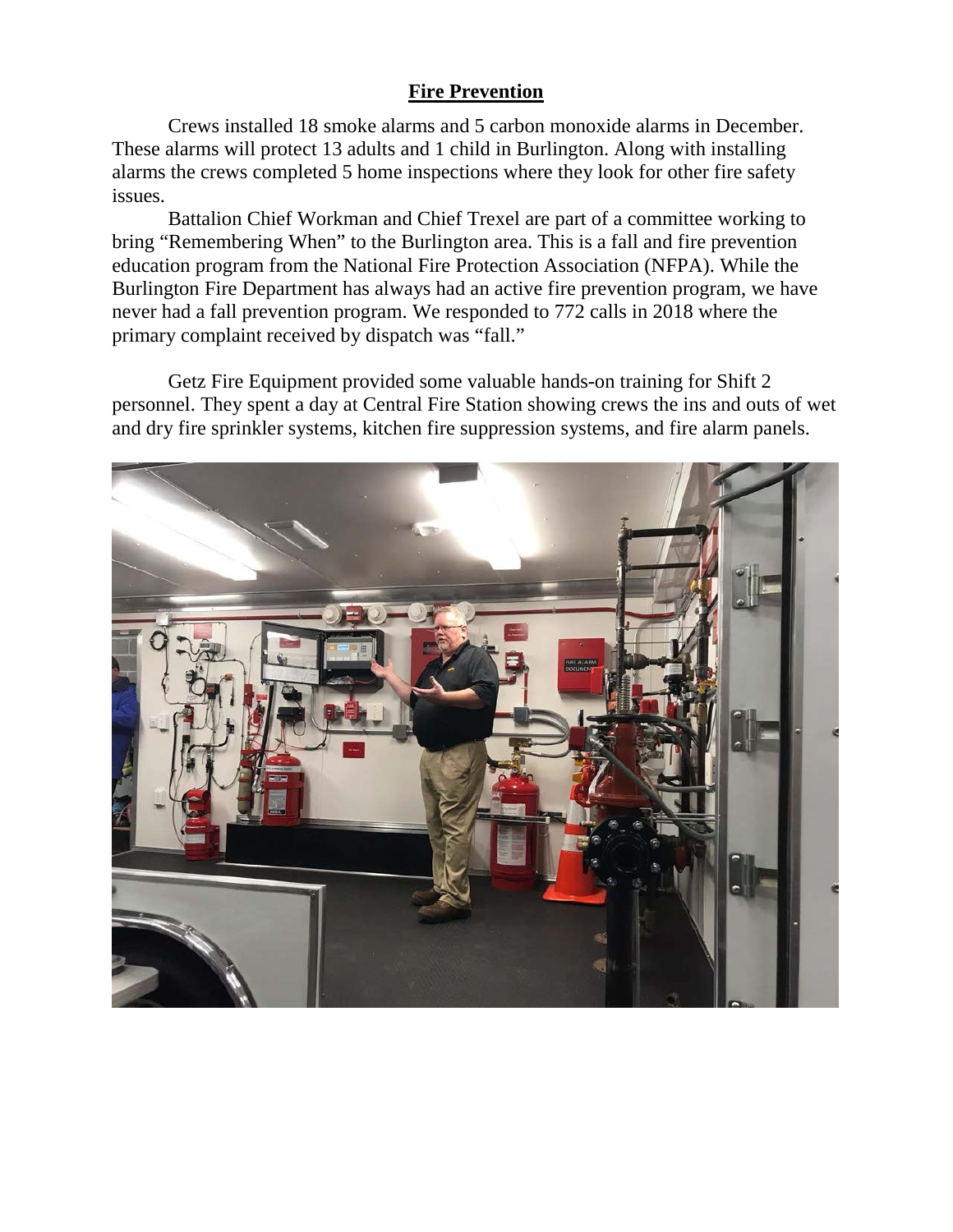### **Other Activities**

- 2<sup>nd</sup> Annual Chief's Breakfast held at Central Fire Station for all current and retired personnel and their spouses.
- Billing Manager Hunter and Chief Trexel attended the City-Township Ambulance Association meeting in West Burlington.
- Deputy Chief Ryan attended an Iowa Statewide Interoperable Communications Systems (ISICS) meeting at the Burlington Police Department.
- Happy Joe's Pizza provided lunch for all three shifts.
- Deputy Chief Ryan attended a tabletop exercise at the Southeast Iowa Regional Airport.

### **2018 US fire statistics:**

- 2278 civilians were killed in residential structure fires including 24 in Iowa.
- 83 firefighters died in the line of duty (US Fire Administration).

Respectfully Submitted,

Matt Trexel

Fire Chief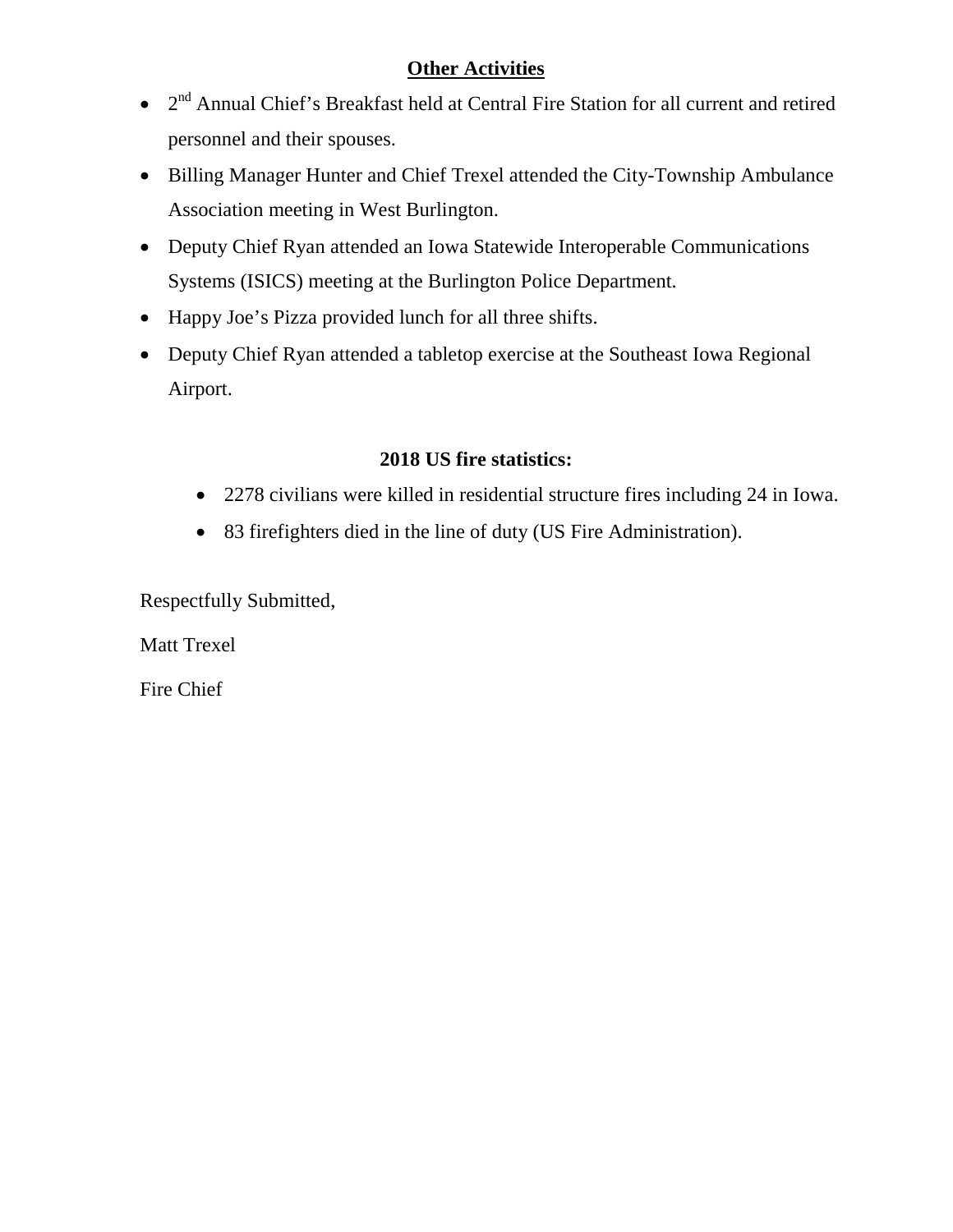Burlington, IA

This report was generated on 1/4/2019 3:12:18 PM

#### **Incident Statistics**

Start Date: 12/01/2018 | End Date: 12/31/2018

| <b>INCIDENT COUNT</b>                                                           |  |                                     |                                     |               |                                              |
|---------------------------------------------------------------------------------|--|-------------------------------------|-------------------------------------|---------------|----------------------------------------------|
| <b>INCIDENT TYPE</b>                                                            |  | # INCIDENTS                         |                                     |               |                                              |
| <b>EMS</b>                                                                      |  | 363                                 |                                     |               |                                              |
| <b>FIRE</b>                                                                     |  |                                     | 67                                  |               |                                              |
| <b>TOTAL</b>                                                                    |  |                                     |                                     | 430           |                                              |
|                                                                                 |  |                                     | <b>TOTAL TRANSPORTS (N2 and N3)</b> |               |                                              |
| <b>APPARATUS</b>                                                                |  | # of APPARATUS<br><b>TRANSPORTS</b> | # of PATIENT TRANSPORTS             |               | <b>TOTAL # of PATIENT</b><br><b>CONTACTS</b> |
| $\mathbf 0$                                                                     |  | $\mathsf{O}\xspace$                 | $\mathbf 0$                         |               | $\mathbf 0$                                  |
| 736                                                                             |  | $\mathbf{0}$                        | $\mathbf{1}$                        |               | $\mathbf{1}$                                 |
| 751                                                                             |  | 103                                 | 136                                 |               | 136                                          |
| 752                                                                             |  | 82                                  | 108                                 |               | 108                                          |
| 753                                                                             |  | 20                                  | 25                                  |               | 25                                           |
| 754                                                                             |  | 5                                   | $\,6\,$                             |               | 6                                            |
| 755                                                                             |  | 73                                  | 93                                  |               | 93                                           |
| <b>TOTAL</b>                                                                    |  | 283                                 | 369                                 |               | 369                                          |
| <b>PRE-INCIDENT VALUE</b>                                                       |  |                                     |                                     | <b>LOSSES</b> |                                              |
| \$22,120,000.00                                                                 |  |                                     |                                     | \$5,700.00    |                                              |
| <b>CO CHECKS</b>                                                                |  |                                     |                                     |               |                                              |
| 736 - CO detector activation due to malfunction<br>$\mathbf{1}$<br>$\mathbf{3}$ |  |                                     |                                     |               |                                              |
| 746 - Carbon monoxide detector activation, no CO                                |  |                                     |                                     |               |                                              |
| <b>TOTAL</b><br>4                                                               |  |                                     |                                     |               |                                              |
| <b>MUTUAL AID</b>                                                               |  |                                     |                                     |               |                                              |
| <b>Aid Type</b>                                                                 |  |                                     | <b>Total</b>                        |               |                                              |
| Aid Given                                                                       |  | 1                                   |                                     |               |                                              |
| <b>Aid Received</b><br>$\overline{\mathbf{4}}$<br><b>OVERLAPPING CALLS</b>      |  |                                     |                                     |               |                                              |
| # OVERLAPPING                                                                   |  |                                     |                                     |               |                                              |
|                                                                                 |  |                                     | % OVERLAPPING<br>39.53              |               |                                              |
| 170<br>LIGHTS AND SIREN - AVERAGE RESPONSE TIME (Dispatch to Arrival)           |  |                                     |                                     |               |                                              |
| <b>Station</b>                                                                  |  |                                     | <b>EMS</b>                          |               | <b>FIRE</b>                                  |
| Station 1                                                                       |  |                                     | 0:06:48                             |               | 0:06:33                                      |
| <b>Station 2</b>                                                                |  | 0:05:36                             |                                     |               | 0:05:23                                      |
| <b>Station 3 - Bakers Pride</b>                                                 |  | 0:07:07                             |                                     |               | 0:07:06                                      |
| <b>AVERAGE FOR ALL CALLS</b>                                                    |  |                                     | 0:06:32                             |               |                                              |

Only Reviewed Incidents included. CO Checks only includes Incident Types: 424, 736 and 734. # Apparatus Transports = # of incidents where apparatus transported. # Patient Transports = # of PCR with disposition "Treated, Transported by EMS". # Patient Contacts = # of PCR contacted by apparatus. This report now returns both NEMSIS 2 & 3 data as appropriate. The set of 2 set of 2 set of 2 set of 2 set of 2 set of 2 set of 2 set of 2 set of 2



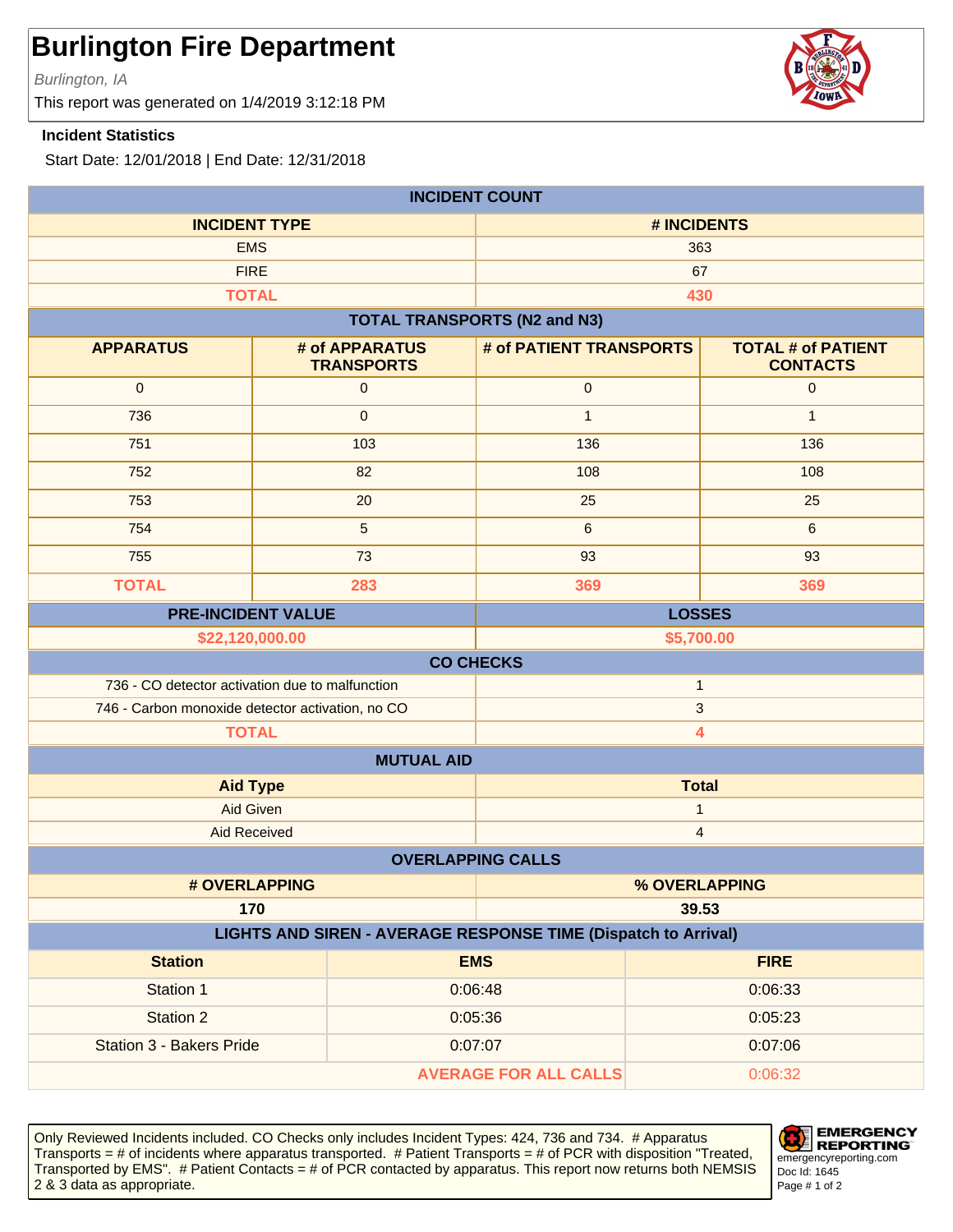| <b>LIGHTS AND SIREN - AVERAGE TURNOUT TIME (Dispatch to Enroute)</b> |         |            |             |
|----------------------------------------------------------------------|---------|------------|-------------|
| <b>Station</b>                                                       |         | <b>EMS</b> | <b>FIRE</b> |
| Station 1                                                            |         | 0:01:35    | 0:02:13     |
| Station 2                                                            | 0:01:46 |            | 0:01:29     |
| Station 3 - Bakers Pride                                             | 0:01:37 |            | 0:01:18     |
| <b>AVERAGE FOR ALL CALLS</b><br>0:01:44                              |         |            |             |
| <b>AVERAGE TIME ON SCENE (MM:SS)</b><br><b>AGENCY</b>                |         |            |             |
| <b>Burlington Fire Department</b><br>19:09                           |         |            |             |

Only Reviewed Incidents included. CO Checks only includes Incident Types: 424, 736 and 734. # Apparatus Transports = # of incidents where apparatus transported. # Patient Transports = # of PCR with disposition "Treated, Transported by EMS". # Patient Contacts = # of PCR contacted by apparatus. This report now returns both NEMSIS 2 & 3 data as appropriate.

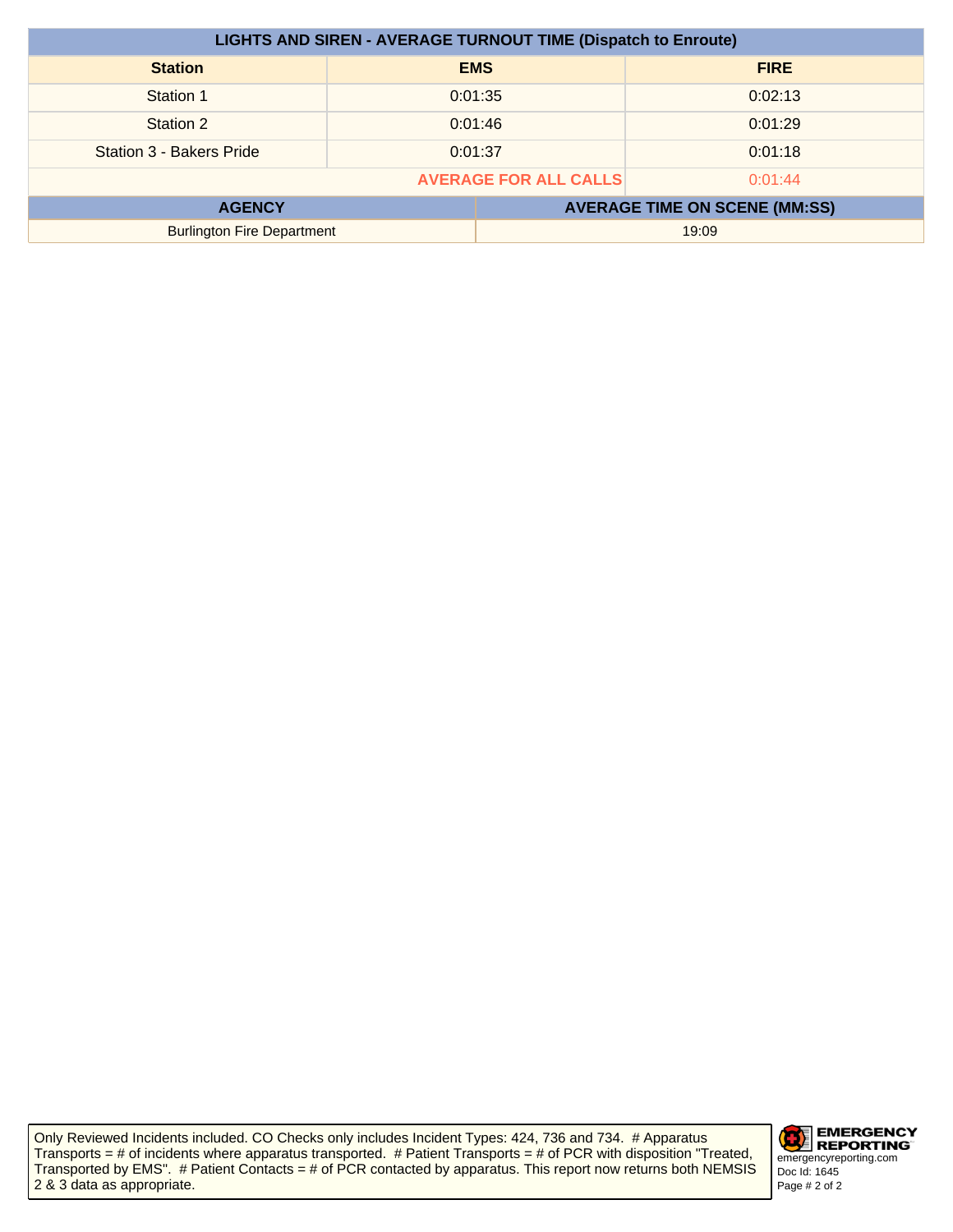Burlington, IA

This report was generated on 1/4/2019 3:14:45 PM



#### **Breakdown by Major Incident Types for Date Range**

Zone(s): All Zones | Start Date: 12/01/2018 | End Date: 12/31/2018



| <b>MAJOR INCIDENT TYPE</b>                    | # INCIDENTS | % of TOTAL     |
|-----------------------------------------------|-------------|----------------|
| <b>Fires</b>                                  | 11          | 2.56%          |
| <b>Rescue &amp; Emergency Medical Service</b> | 363         | 84.42%         |
| Hazardous Condition (No Fire)                 |             | 1.63%          |
| Service Call                                  | 8           | 1.86%          |
| Good Intent Call                              | 31          | 7.21%          |
| False Alarm & False Call                      | 10          | 2.33%          |
| ΤΟΤΑL                                         | 430         | <b>100.00%</b> |

Only REVIEWED incidents included. Summary results for a major incident type are not displayed if the count is zero.

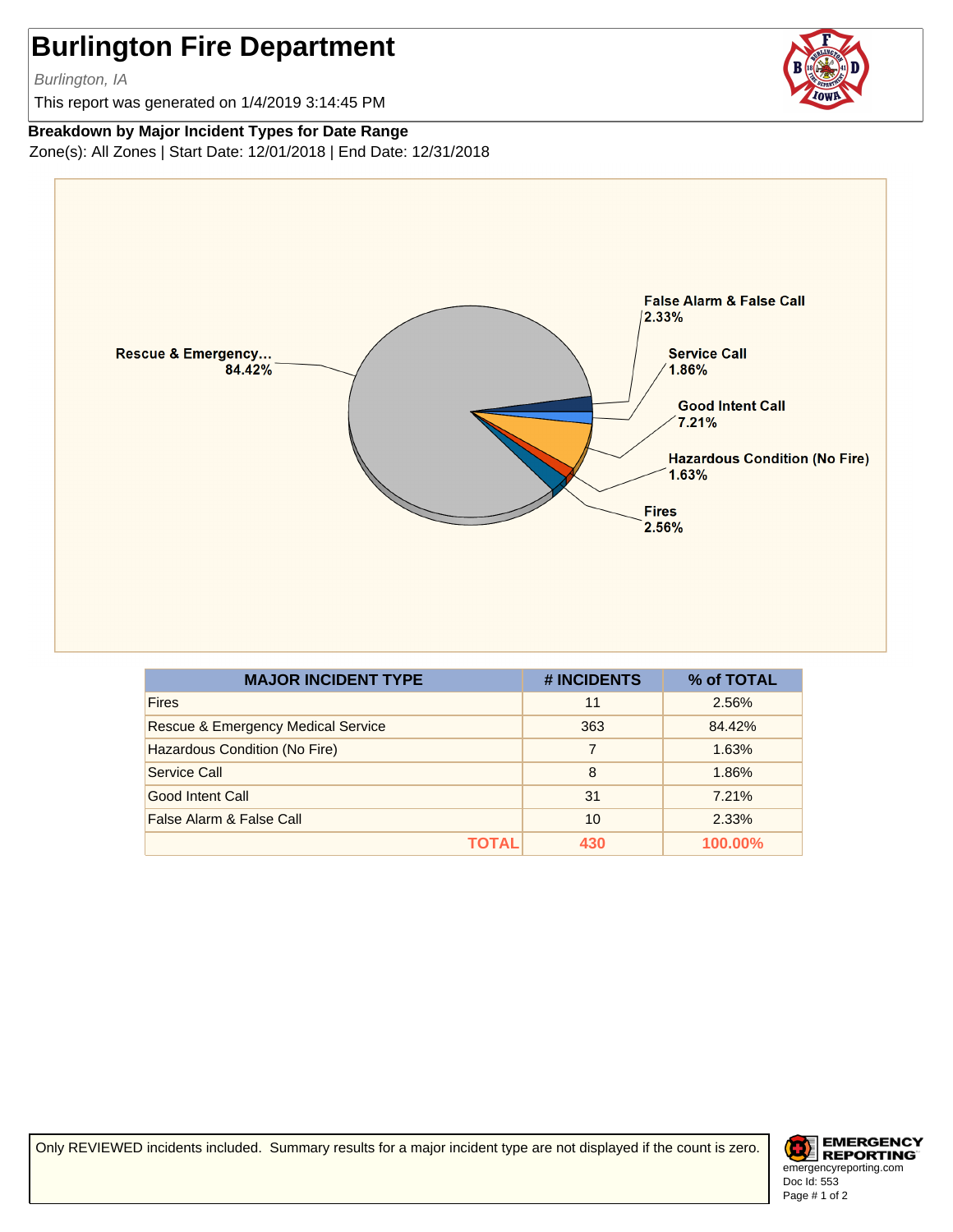| <b>Detailed Breakdown by Incident Type</b>               |                |            |  |
|----------------------------------------------------------|----------------|------------|--|
| <b>INCIDENT TYPE</b>                                     | # INCIDENTS    | % of TOTAL |  |
| 111 - Building fire                                      | 3              | 0.70%      |  |
| 118 - Trash or rubbish fire, contained                   | 1              | 0.23%      |  |
| 122 - Fire in motor home, camper, recreational vehicle   | 1              | 0.23%      |  |
| 131 - Passenger vehicle fire                             | $\overline{4}$ | 0.93%      |  |
| 151 - Outside rubbish, trash or waste fire               | 1              | 0.23%      |  |
| 155 - Outside stationary compactor/compacted trash fire  | 1              | 0.23%      |  |
| 321 - EMS call, excluding vehicle accident with injury   | 340            | 79.07%     |  |
| 322 - Motor vehicle accident with injuries               | 13             | 3.02%      |  |
| 323 - Motor vehicle/pedestrian accident (MV Ped)         | $\mathbf{1}$   | 0.23%      |  |
| 324 - Motor vehicle accident with no injuries.           | 9              | 2.09%      |  |
| 412 - Gas leak (natural gas or LPG)                      | $\overline{c}$ | 0.47%      |  |
| 413 - Oil or other combustible liquid spill              | 1              | 0.23%      |  |
| 441 - Heat from short circuit (wiring), defective/worn   | 1              | 0.23%      |  |
| 442 - Overheated motor                                   | 1              | 0.23%      |  |
| 443 - Breakdown of light ballast                         | 1              | 0.23%      |  |
| 444 - Power line down                                    | 1              | 0.23%      |  |
| 553 - Public service                                     | $\overline{2}$ | 0.47%      |  |
| 554 - Assist invalid                                     | 1              | 0.23%      |  |
| 561 - Unauthorized burning                               | 5              | 1.16%      |  |
| 611 - Dispatched & cancelled en route                    | 12             | 2.79%      |  |
| 622 - No incident found on arrival at dispatch address   | 13             | 3.02%      |  |
| 651 - Smoke scare, odor of smoke                         | 3              | 0.70%      |  |
| 671 - HazMat release investigation w/no HazMat           | 3              | 0.70%      |  |
| 731 - Sprinkler activation due to malfunction            | 1              | 0.23%      |  |
| 733 - Smoke detector activation due to malfunction       | 1              | 0.23%      |  |
| 735 - Alarm system sounded due to malfunction            | 1              | 0.23%      |  |
| 736 - CO detector activation due to malfunction          | $\mathbf{1}$   | 0.23%      |  |
| 743 - Smoke detector activation, no fire - unintentional | $\mathbf{1}$   | 0.23%      |  |
| 745 - Alarm system activation, no fire - unintentional   | $\overline{2}$ | 0.47%      |  |
| 746 - Carbon monoxide detector activation, no CO         | 3              | 0.70%      |  |
| <b>TOTAL INCIDENTS:</b>                                  | 430            | 100.00%    |  |

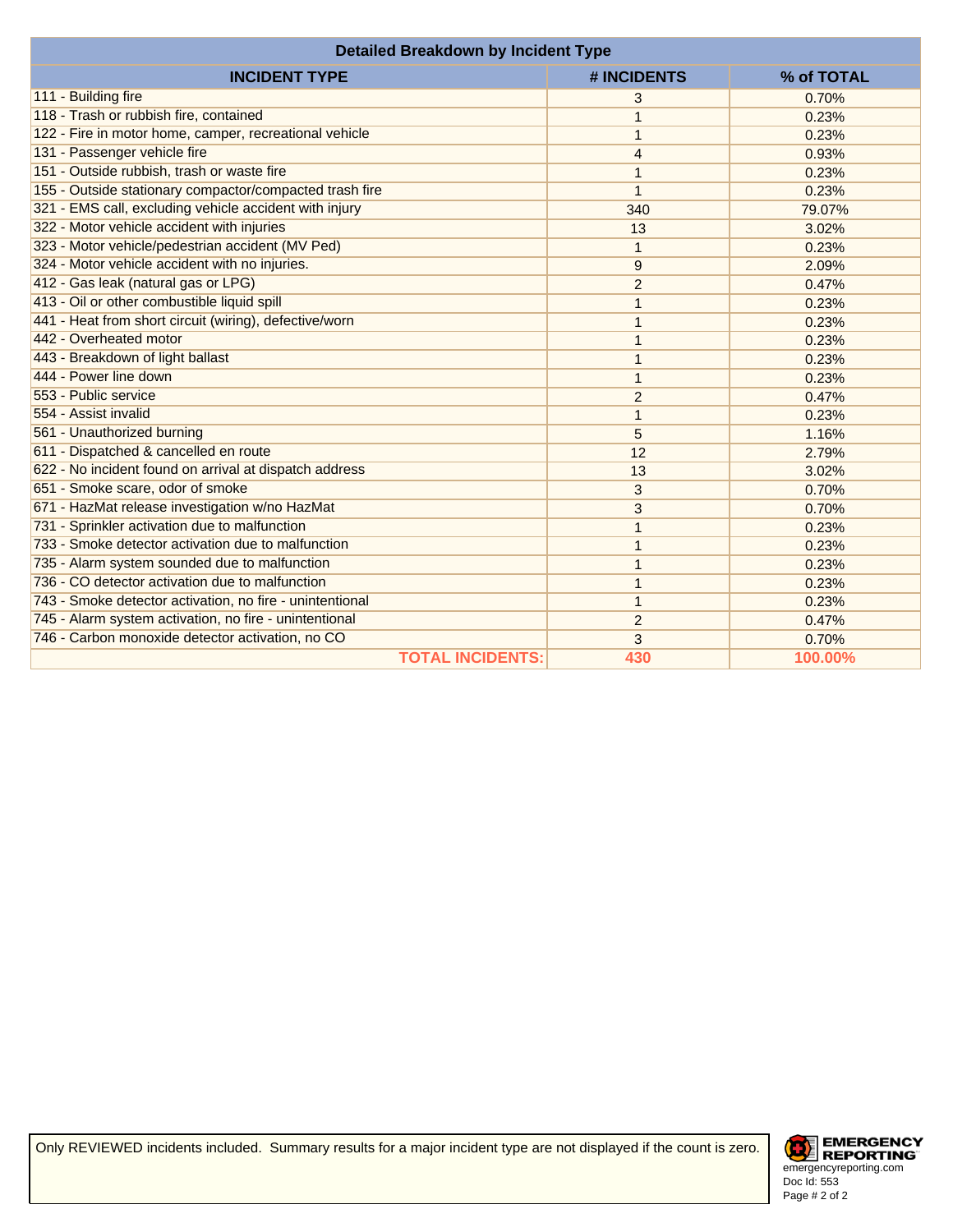Burlington, IA

This report was generated on 1/4/2019 3:18:56 PM

### **Count of Incidents by Incident Type per Zone**

Incident Status: All | Start Date: 12/01/2018 | End Date: 12/31/2018



Report shows count of incidents for Status selected.





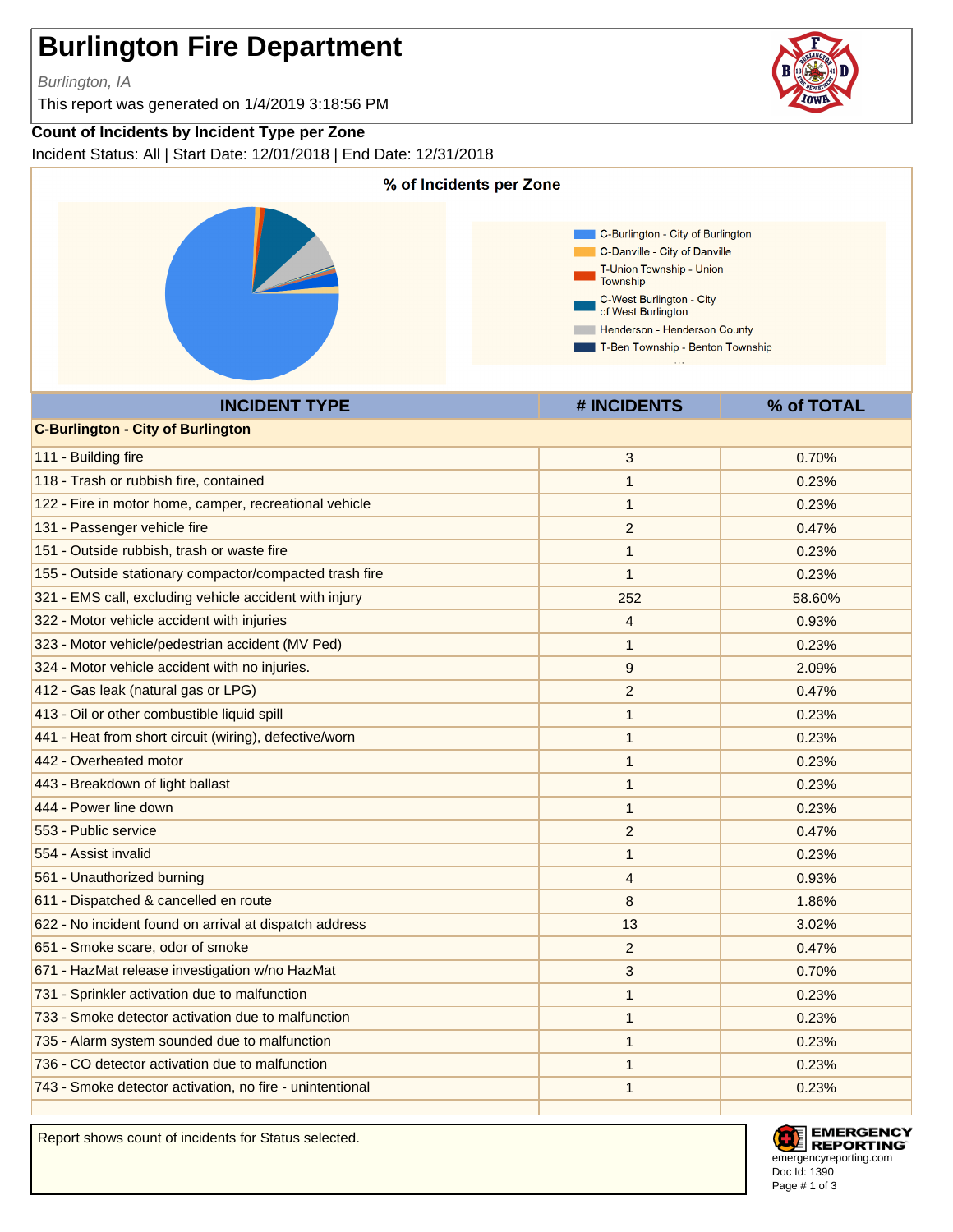| 745 - Alarm system activation, no fire - unintentional              | $\overline{2}$ | 0.47%            |
|---------------------------------------------------------------------|----------------|------------------|
| 746 - Carbon monoxide detector activation, no CO                    | 3              | 0.70%            |
| Zone: C-Burlington - City of Burlington Total Incident:             | 325            | 75.58%           |
| <b>C-Danville - City of Danville</b>                                |                |                  |
| 321 - EMS call, excluding vehicle accident with injury              | 3              | 0.70%            |
| 611 - Dispatched & cancelled en route                               | 1              | 0.23%            |
| Zone: C-Danville - City of Danville Total Incident:                 | 4              | 0.93%            |
| <b>C-West Burlington - City of West Burlington</b>                  |                |                  |
| 321 - EMS call, excluding vehicle accident with injury              | 44             | 10.23%           |
| 322 - Motor vehicle accident with injuries                          | $\mathbf{1}$   | 0.23%            |
| 611 - Dispatched & cancelled en route                               | $\mathbf 1$    | 0.23%            |
| Zone: C-West Burlington - City of West Burlington Total Incident:   | 46             | 10.70%           |
| <b>Henderson - Henderson County</b>                                 |                |                  |
| 321 - EMS call, excluding vehicle accident with injury              | 22             | 5.12%            |
| 322 - Motor vehicle accident with injuries                          | $\overline{4}$ | 0.93%            |
| 611 - Dispatched & cancelled en route                               | 2              | 0.47%            |
| Zone: Henderson - Henderson County Total Incident:                  | 28             | 6.51%            |
| <b>T-Ben Township - Benton Township</b>                             |                |                  |
| 321 - EMS call, excluding vehicle accident with injury              | $\mathbf{1}$   | 0.23%            |
| Zone: T-Ben Township - Benton Township Total Incident:              | 1              | 0.23%            |
| T-Con Township - Concordia Township                                 |                |                  |
| 321 - EMS call, excluding vehicle accident with injury              | $\overline{2}$ | 0.47%            |
| 322 - Motor vehicle accident with injuries                          | $\mathbf 1$    | 0.23%            |
| Zone: T-Con Township - Concordia Township Total Incident:           | 3              | 0.70%            |
| <b>T-Fit Riv Township - Flint River Township</b>                    |                |                  |
| 131 - Passenger vehicle fire                                        | 2              | 0.47%            |
| 321 - EMS call, excluding vehicle accident with injury              | $\overline{7}$ | 1.63%            |
| 322 - Motor vehicle accident with injuries                          | $\overline{2}$ | 0.47%            |
| Zone: T-Flt Riv Township - Flint River Township Total Incident:     | 11             | 2.56%            |
| T-Jack Township - Jackson Township                                  |                |                  |
| 321 - EMS call, excluding vehicle accident with injury              | $\mathbf{1}$   | 0.23%            |
| Zone: T-Jack Township - Jackson Township Total Incident:            | 1              | 0.23%            |
| T-Ple Grve Township - Pleasant Grove Township                       |                |                  |
| 321 - EMS call, excluding vehicle accident with injury              | $\mathbf{1}$   | 0.23%            |
| Zone: T-Ple Grve Township - Pleasant Grove Township Total Incident: | 1              | 0.23%            |
| T-Tama Township - Tama Township                                     |                |                  |
| 321 - EMS call, excluding vehicle accident with injury              | $\overline{4}$ | 0.93%            |
| 322 - Motor vehicle accident with injuries                          | $\mathbf 1$    | 0.23%            |
| 561 - Unauthorized burning                                          | $\mathbf 1$    | 0.23%            |
| Zone: T-Tama Township - Tama Township Total Incident:               | 6              | 1.40%            |
| <b>T-Union Township - Union Township</b>                            |                |                  |
| 321 - EMS call, excluding vehicle accident with injury              | $\mathbf{3}$   | 0.70%            |
|                                                                     |                |                  |
| Report shows count of incidents for Status selected                 |                | <b>EMERGENCY</b> |

Doc Id: 1390 **EXERGE REPORTING**<br>
emergencyreporting.com Page # 2 of 3

Report shows count of incidents for Status selected.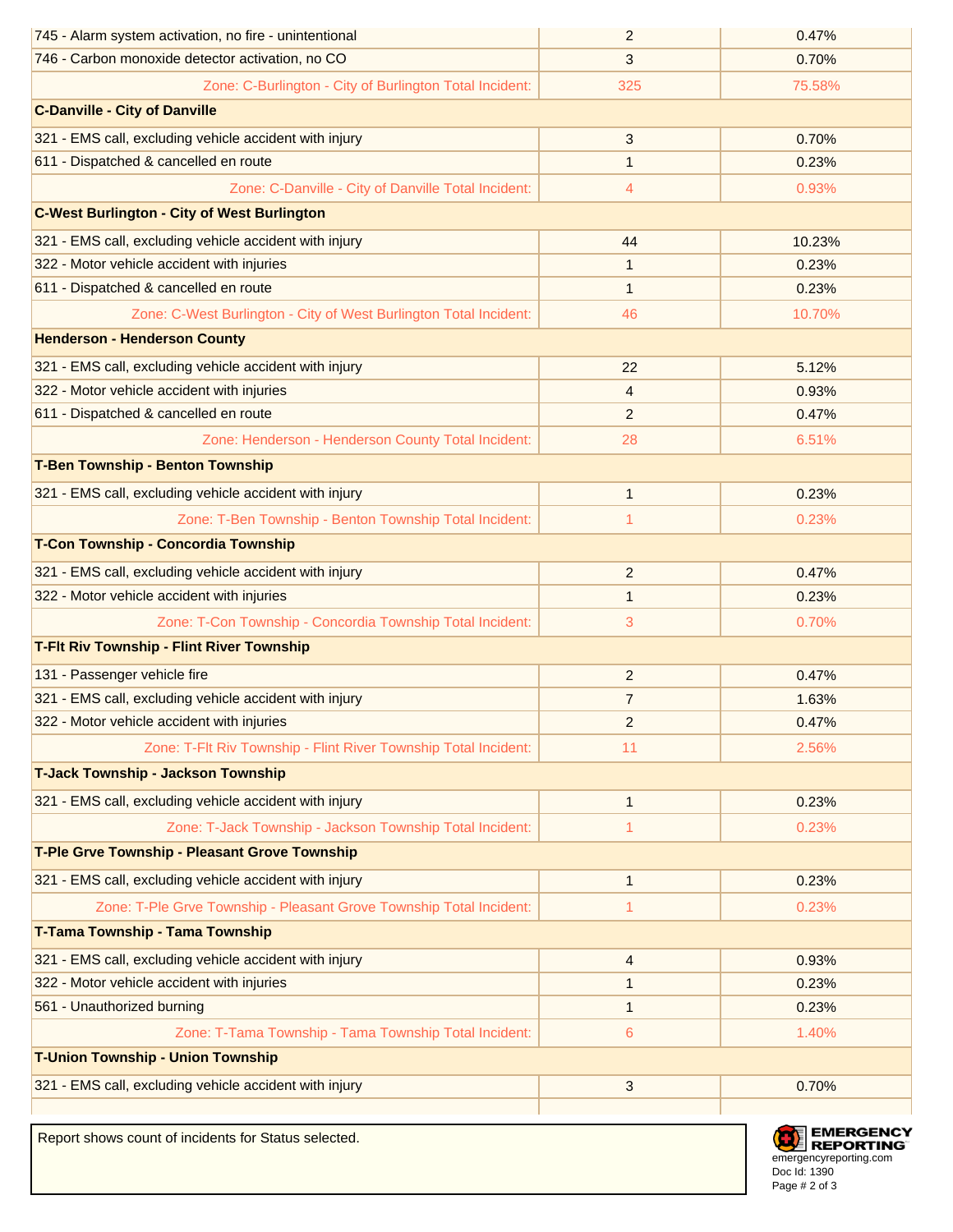| 651 - Smoke scare, odor of smoke                        | $0.23\%$ |
|---------------------------------------------------------|----------|
| Zone: T-Union Township - Union Township Total Incident: | ገ 93% በ  |
| <b>TOTAL INCIDENTS FOR AII ZONES: I</b>                 | 100%     |

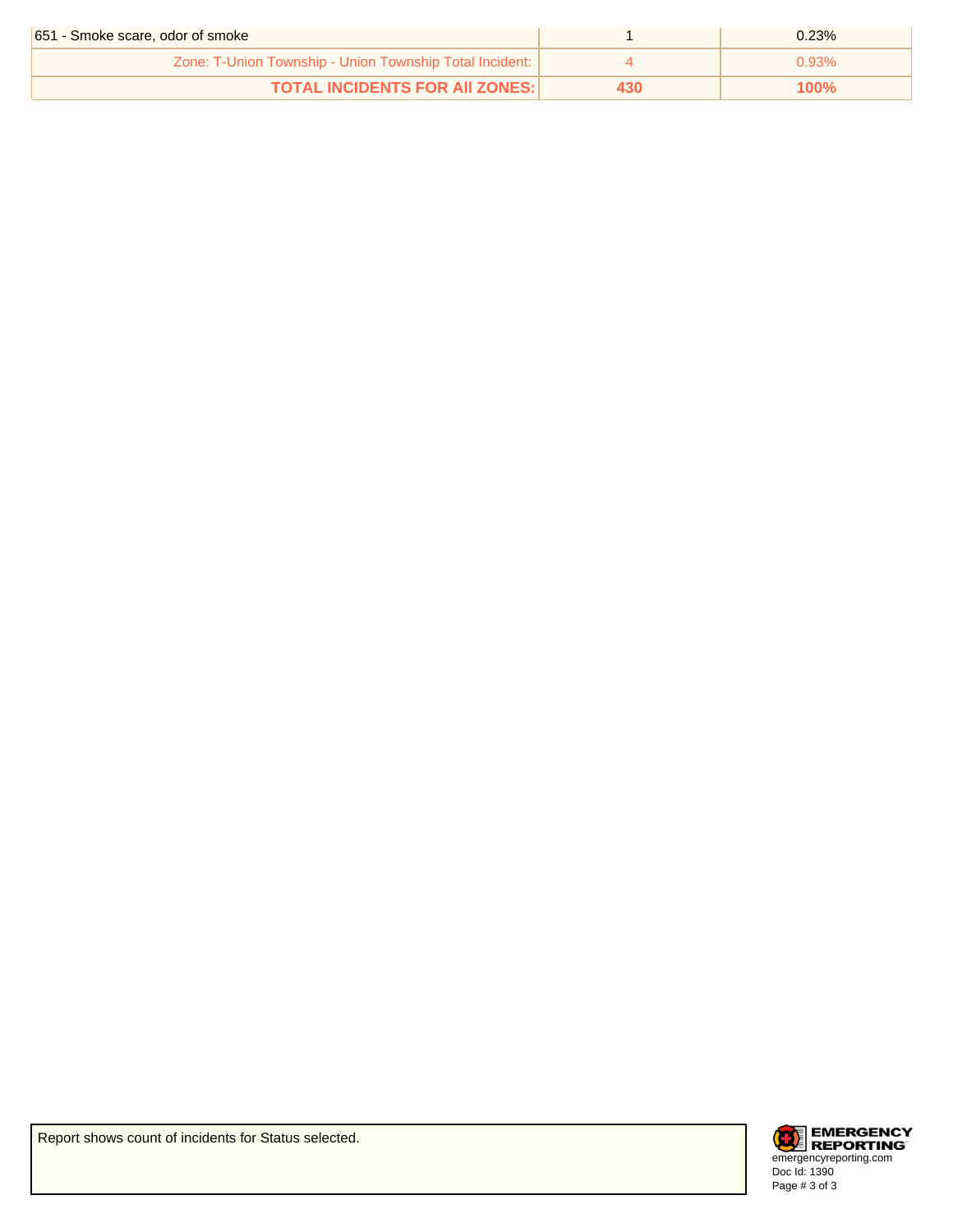Burlington, IA

This report was generated on 1/4/2019 3:17:32 PM



#### **Incident Type Count per Station for Date Range**

Start Date: 12/01/2018 | End Date: 12/31/2018

| <b>INCIDENT TYPE</b>                                    | # INCIDENTS             |
|---------------------------------------------------------|-------------------------|
| <b>Station: ST1 - STATION 1</b>                         |                         |
| 111 - Building fire                                     | 3                       |
| 118 - Trash or rubbish fire, contained                  | 1                       |
| 122 - Fire in motor home, camper, recreational vehicle  | 1                       |
| 131 - Passenger vehicle fire                            | $\overline{4}$          |
| 155 - Outside stationary compactor/compacted trash fire | 1                       |
| 321 - EMS call, excluding vehicle accident with injury  | 145                     |
| 322 - Motor vehicle accident with injuries              | $\overline{7}$          |
| 324 - Motor vehicle accident with no injuries.          | 6                       |
| 412 - Gas leak (natural gas or LPG)                     | $\mathbf{1}$            |
| 413 - Oil or other combustible liquid spill             | $\mathbf{1}$            |
| 441 - Heat from short circuit (wiring), defective/worn  | $\overline{1}$          |
| 442 - Overheated motor                                  | $\mathbf{1}$            |
| 443 - Breakdown of light ballast                        | $\overline{1}$          |
| 444 - Power line down                                   | $\mathbf{1}$            |
| 553 - Public service                                    | $\mathbf{1}$            |
| 554 - Assist invalid                                    | $\overline{1}$          |
| 561 - Unauthorized burning                              | 5                       |
| 611 - Dispatched & cancelled en route                   | 10                      |
| 622 - No incident found on arrival at dispatch address  | 5                       |
| 651 - Smoke scare, odor of smoke                        | 3                       |
| 671 - HazMat release investigation w/no HazMat          | $\mathbf{1}$            |
| 731 - Sprinkler activation due to malfunction           | $\overline{1}$          |
| 735 - Alarm system sounded due to malfunction           | $\mathbf{1}$            |
| 745 - Alarm system activation, no fire - unintentional  | $\overline{\mathbf{c}}$ |
| 746 - Carbon monoxide detector activation, no CO        | $\overline{1}$          |
| # Incidents for ST1 - Station 1:                        | 205                     |

| <b>Station: ST2 - STATION 2</b>                        |  |
|--------------------------------------------------------|--|
| 151 - Outside rubbish, trash or waste fire             |  |
| 321 - EMS call, excluding vehicle accident with injury |  |

Only REVIEWED incidents included.

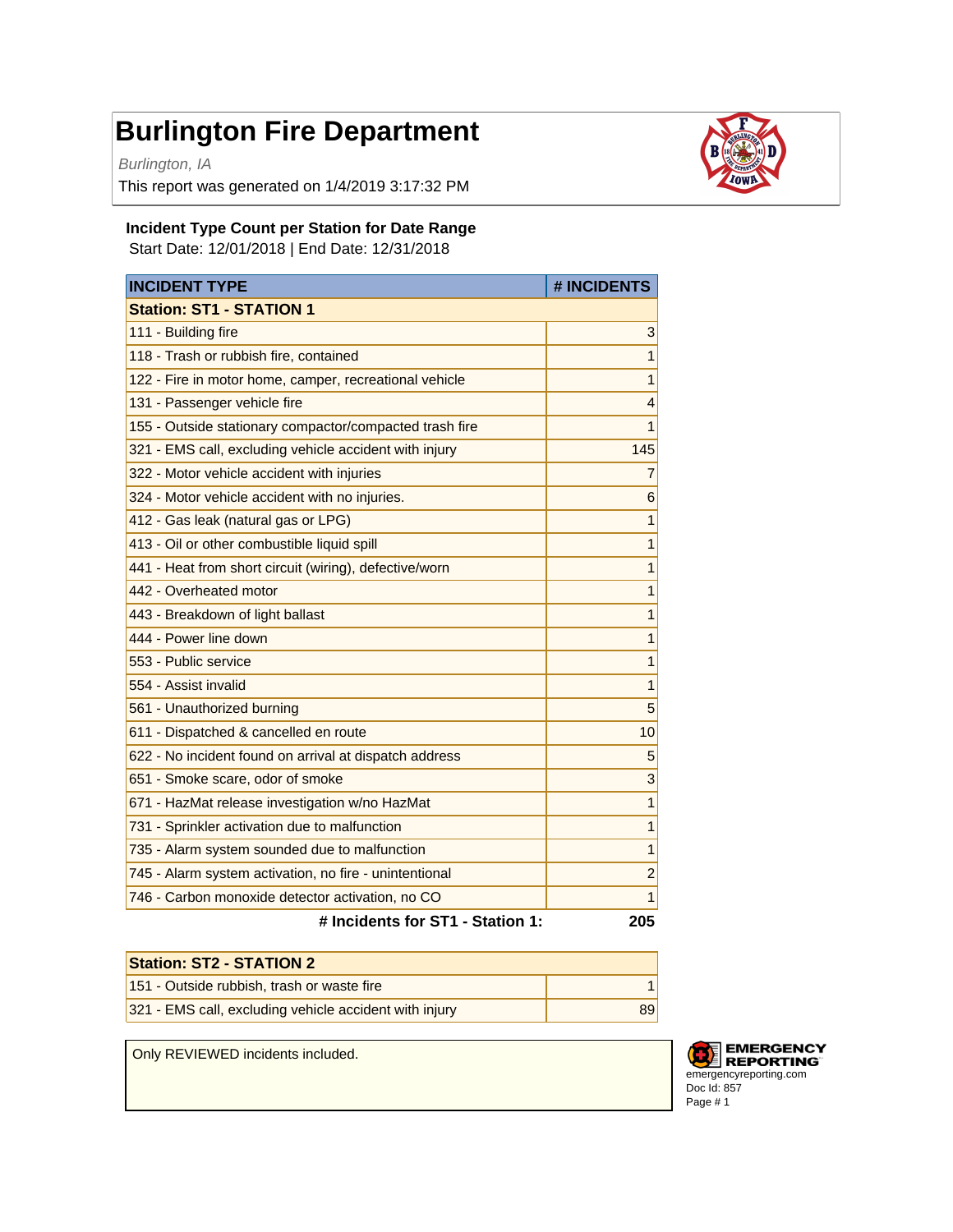| <b>INCIDENT TYPE</b>                                     | # INCIDENTS    |
|----------------------------------------------------------|----------------|
| 322 - Motor vehicle accident with injuries               | 2              |
| 323 - Motor vehicle/pedestrian accident (MV Ped)         |                |
| 324 - Motor vehicle accident with no injuries.           | 3              |
| 412 - Gas leak (natural gas or LPG)                      |                |
| 553 - Public service                                     |                |
| 622 - No incident found on arrival at dispatch address   | 6              |
| 671 - HazMat release investigation w/no HazMat           | $\overline{2}$ |
| 733 - Smoke detector activation due to malfunction       |                |
| 736 - CO detector activation due to malfunction          |                |
| 743 - Smoke detector activation, no fire - unintentional |                |
| 746 - Carbon monoxide detector activation, no CO         | 2              |
| # Incidents for ST2 - Station 2:                         |                |

| <b>Station: ST3 - STATION 3 - BAKERS PRIDE</b>         |               |
|--------------------------------------------------------|---------------|
| 321 - EMS call, excluding vehicle accident with injury | 106           |
| 322 - Motor vehicle accident with injuries             | 4             |
| 611 - Dispatched & cancelled en route                  | $\mathcal{P}$ |
| 622 - No incident found on arrival at dispatch address | $\mathcal{P}$ |
| # Incidents for ST3 - Station 3 - Bakers Pride:        | 14            |

Only REVIEWED incidents included.

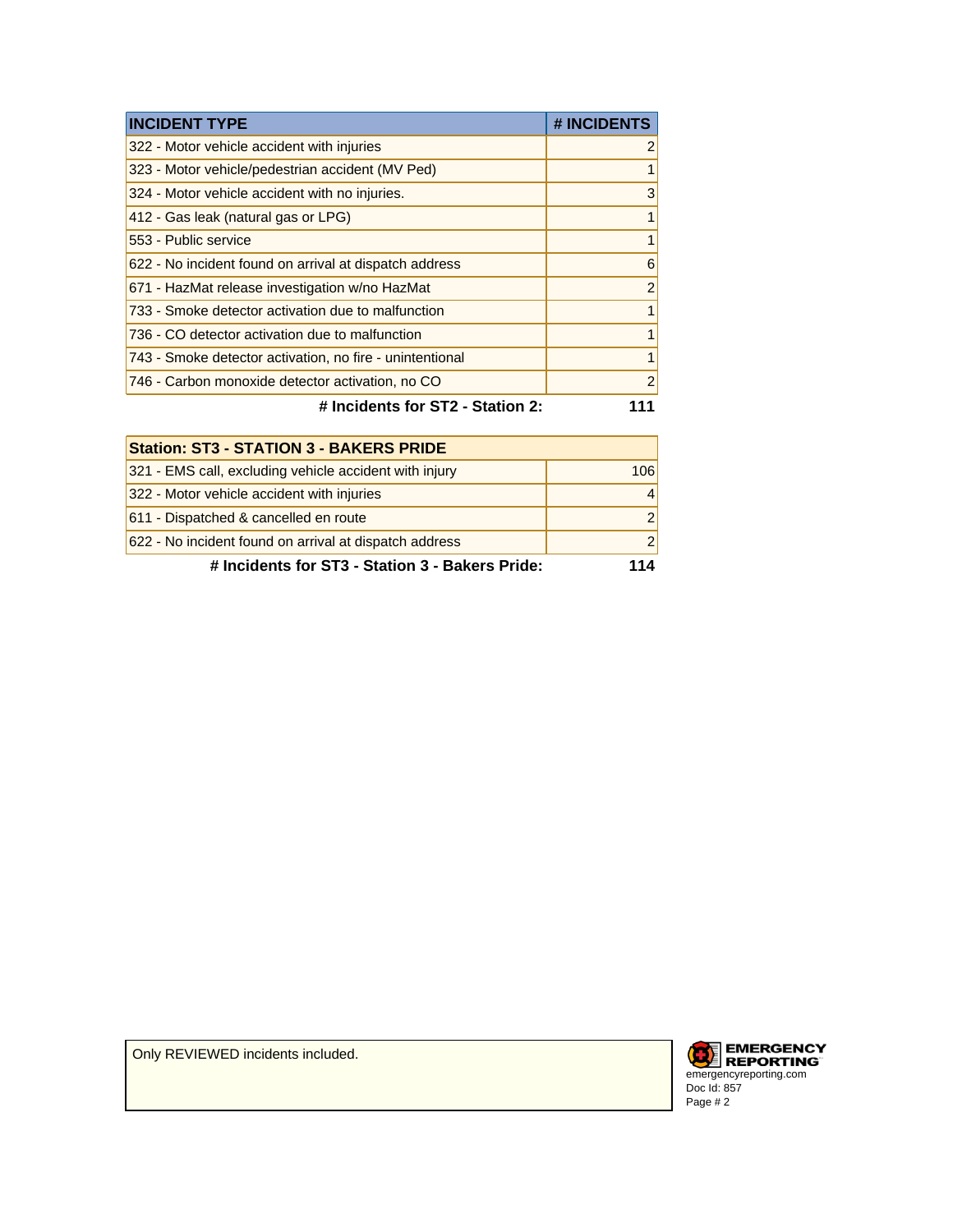Burlington, IA

This report was generated on 1/4/2019 3:26:20 PM



**Incident Count per Complaint Reported by Dispatch for Date Range (NEMSIS 3 Incidents Only)** Start Date: 12/01/2018 | End Date: 12/31/2018

| <b>COMPLAINT REPORTED BY DISPATCH</b>                           | # INCIDENTS    |
|-----------------------------------------------------------------|----------------|
| Abdominal Pain/Problems                                         | 8              |
| <b>Allergic Reaction/Stings</b>                                 | 1              |
| <b>Animal Bite</b>                                              | 1              |
| Assault                                                         | 5              |
| <b>Back Pain (Non-Traumatic)</b>                                | $\overline{2}$ |
| <b>Breathing Problem</b>                                        | 32             |
| <b>Burns/Explosion</b>                                          | $\overline{2}$ |
| Cardiac Arrest/Death                                            | 6              |
| <b>Chest Pain (Non-Traumatic)</b>                               | 17             |
| Choking                                                         | 3              |
| <b>Convulsions/Seizure</b>                                      | 12             |
| <b>Diabetic Problem</b>                                         | 17             |
| Eye Problem/Injury                                              | 1              |
| <b>Falls</b>                                                    | 53             |
| Headache                                                        | $\overline{2}$ |
| Hemorrhage/Laceration                                           | 4              |
| Medical Alarm                                                   | 1              |
| No Other Appropriate Choice                                     | 43             |
| Overdose/Poisoning/Ingestion                                    | 6              |
| Pregnancy/Childbirth/Miscarriage                                | 1              |
| Psychiatric Problem/Abnormal<br><b>Behavior/Suicide Attempt</b> | 18             |
| <b>Sick Person</b>                                              | 29             |
| <b>Stab/Gunshot Wound/Penetrating Trauma</b>                    | 1              |
| Stroke/CVA                                                      | 9              |
| <b>Traffic/Transportation Incident</b>                          | 12             |
| Transfer/Interfacility/Palliative Care                          | 21             |
| <b>Traumatic Injury</b>                                         | 8              |
| Unconscious/Fainting/Near-Fainting                              | 25             |
| Unknown Problem/Person Down                                     | 10             |
| <b>Well Person Check</b>                                        | 6              |

Incidents included must be NEMSIS 3 and either Complete or Reviewed. COMPLAINT REPORTED BY DISPATCH is recorded on Basic Info 5. If looking for NEMSIS 2 Incidents, refer to Report #1041.

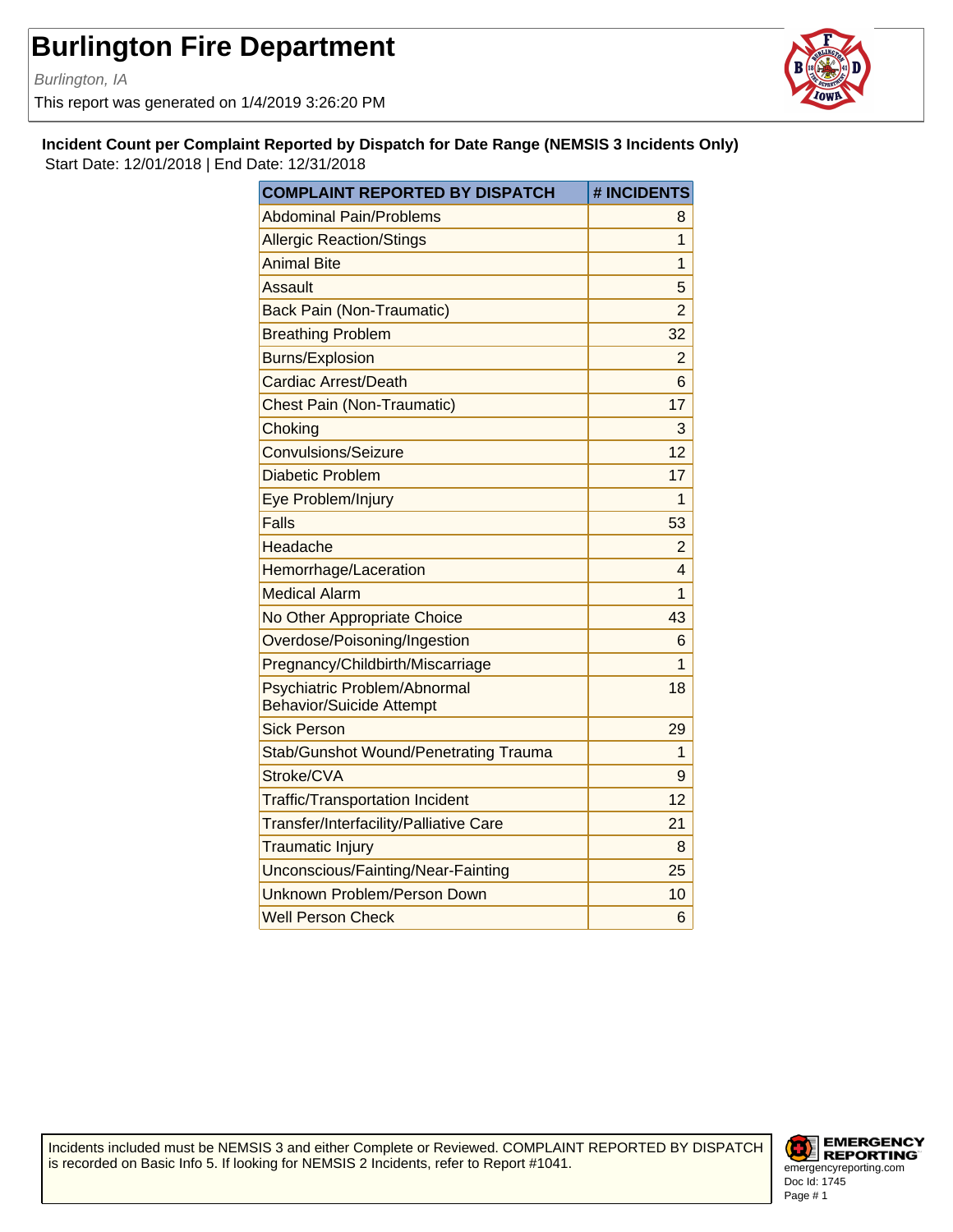Burlington, IA

This report was generated on 1/4/2019 3:27:31 PM



#### **Patient Transport Count per Destination for Date Range (N2-N3)**

Start Date: 12/01/2018 | End Date: 12/31/2018

| <b>HOSPITAL DESTINATION</b>          | # TRANSPORTS |
|--------------------------------------|--------------|
| <b>Genesis East</b>                  |              |
| <b>Great River Hospice</b>           |              |
| <b>Great River Medical Center</b>    | 264          |
| <b>Klein Unit</b>                    |              |
| <b>OSF Family Medical Center</b>     | 3            |
| Residence                            | 2            |
| <b>Unity Point Trinity</b>           |              |
| University of Iowa Hospital & Clinic | 9            |
| <b>Veterans Hospital</b>             |              |

Only REVIEWED incidents included. This report now returns both NEMSIS 2 & 3 data as appropriate.

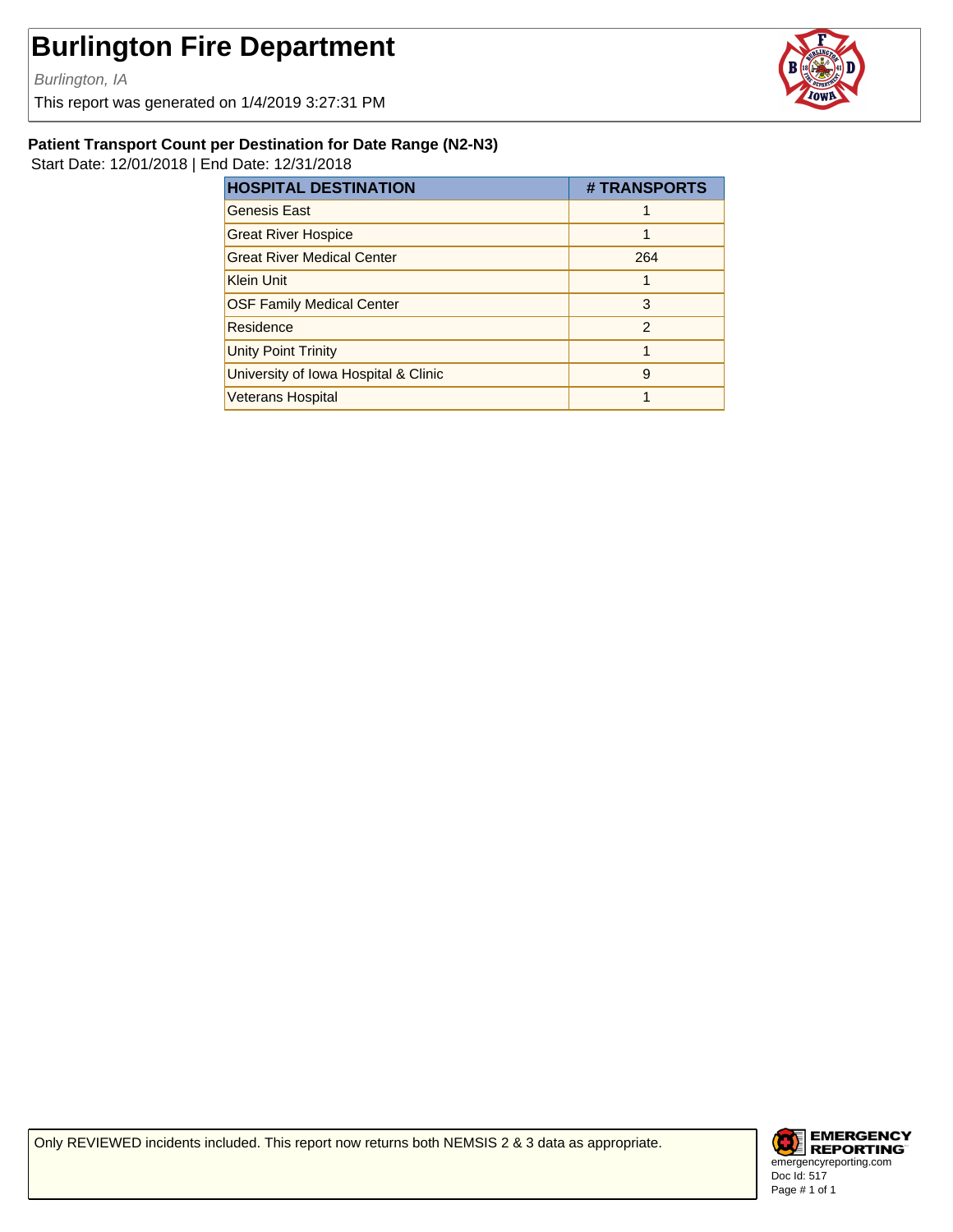#### **Matt Trexel**

| From:    | LIFENET Notifications Service <web@lifenetsystems.com></web@lifenetsystems.com> |
|----------|---------------------------------------------------------------------------------|
| Sent:    | Tuesday, January 01, 2019 12:47 AM                                              |
| To:      | Matt Trexel                                                                     |
| Subject: | LIFENET System: Transmission Summary Report is available (12/1/2018 - 1/1/2019) |

**PHYSIO**<br>CONTROL

## **LIFENET**<sup>\*</sup>System